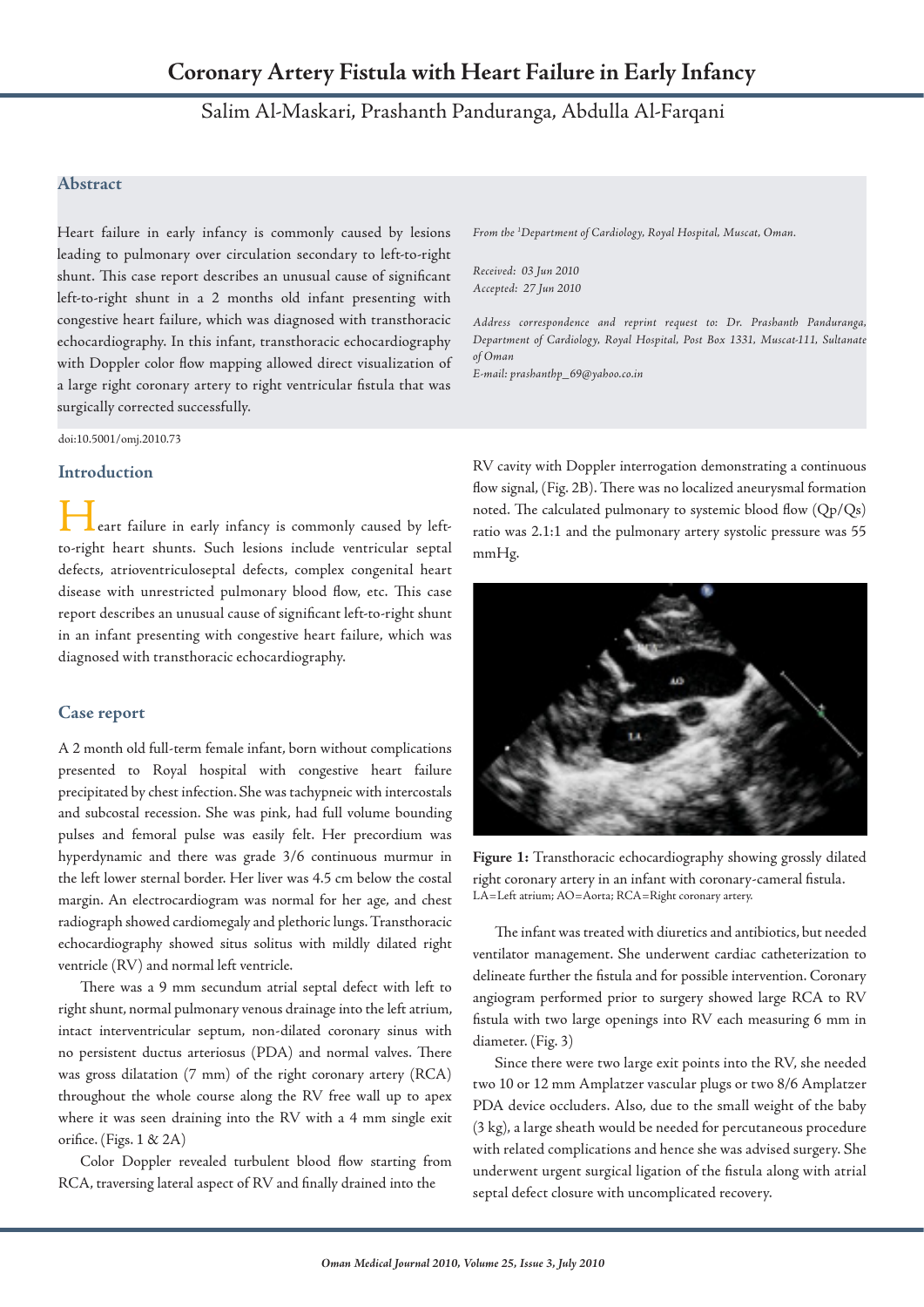

**Figures 2A & 2B:** (A) Transthoracic echocardiography showing connection of right coronary fistula into right ventricle. (B) Color Doppler shows turbulent blood flow communicating between the right coronary artery and right ventricle. LV=Left ventricle. RV=Right ventricle.



 **Figure 3:** Ascending aortogram showing a large dilated right coronary artery with two fistulous exit openings (arrow heads) into the right ventricle.

# **Discussion**

Coronary artery fistulas (CAF) are uncommon anomalies in which a communication exists between a coronary artery and a cardiac chamber (coronary-cameral fistula) or a great vessel (coronary arterio-venous fistula), bypassing the myocardial capillary network. They are mostly congenital but acquired forms can also occur due to trauma or iatrogenic cause (after cardiac surgery or transcatheter interventions).

Congenital CAF arise due to incomplete closure of embryonic intertrabecular spaces and coronary sinusoids. The functional disturbance caused by CAF is due to myocardial stealing secondary to a diastolic pressure gradient and runoff from high-pressure coronary artery to a low-pressure cardiac chamber with decrease in intracoronary diastolic perfusion pressure.

The coronary artery compensates by enlargement of the donor artery and may become aneurysmal with risk of thromboembolism and rarely, endocarditis and rupture.<sup>1</sup>

The hemodynamic consequences of CAF depend on their origin, size of the communication, the resistance of the recipient chamber, and the potential for development of myocardial ischemia and significant left-to-right shunt. The reported incidence of CAF is about 0.1-0.2% among all cardiac catheterizations.<sup>2</sup> Approximately 50% of pediatric coronary anomalies are CAF. Concomitant congenital anomalies occur in 40% of patients. The origin of the fistulae is variable; right coronary artery (50%), left coronary artery (42%), both coronary arteries (5%). More than 90% of CAF drain into right heart; right ventricle (41%), right atrium (26%), pulmonary artery (17%) and the rest in coronary sinus, left atrium, left ventricle or superior vena cava.<sup>1</sup>

CAF are usually asymptomatic, especially in those less than 20 years of age and who have small CAF.3,4 They are accidentally discovered during echocardiography or coronary angiography. It tends to manifest in infants less than 2 years of age with heart failure; in young adults with angina, dyspnea on exertion, myocardial ischemia/infarction; and in adults more than 40 years of age with heart failure, atherosclerosis and arrhythmias.<sup>4</sup> The presence of a continuous murmur in the lower sternal border is highly suggestive of a CAF. Differential diagnosis include PDA, ruptured sinus of Valsalva aneurysm, aortopulmonary window, supracristal ventricular septal defect with aortic regurgitation, internal mammary artery to pulmonary artery fistula, and pulmonary or systemic arteriovenous fistula.<sup>1,5</sup>

Traditionally, coronary angiography is the gold standard for imaging the coronary tree and also CAF. Noninvasive imaging with echocardiography, computed tomography, and magnetic resonance imaging (MRI) may facilitate the diagnosis of CAF.6 Transthoracic echocardiography with color Doppler is noninvasive, easily available, and fairly accurate in diagnosing many forms of CAF. Associated cardiac lesions and ventricular function can be evaluated, but the major limitation is that branching coronary vessels from the fistula are not recognizable. Limitation of transthoracic echocardiography was noted in our patient; namely only one exit orifice of the CAF was seen, and the other orifice was diagnosed by aortography. MRI is a good alternative for imaging proximal coronary anomalies, but not for distal course of CAF.

Multi-detector row computed tomography cardiac imaging has provided excellent distal coronary artery and side branch imaging with better temporal and spatial resolution than MRI and is considered by many as diagnostic modality of choice in imaging of coronary anomalies. If a decision is taken to perform percutaneous